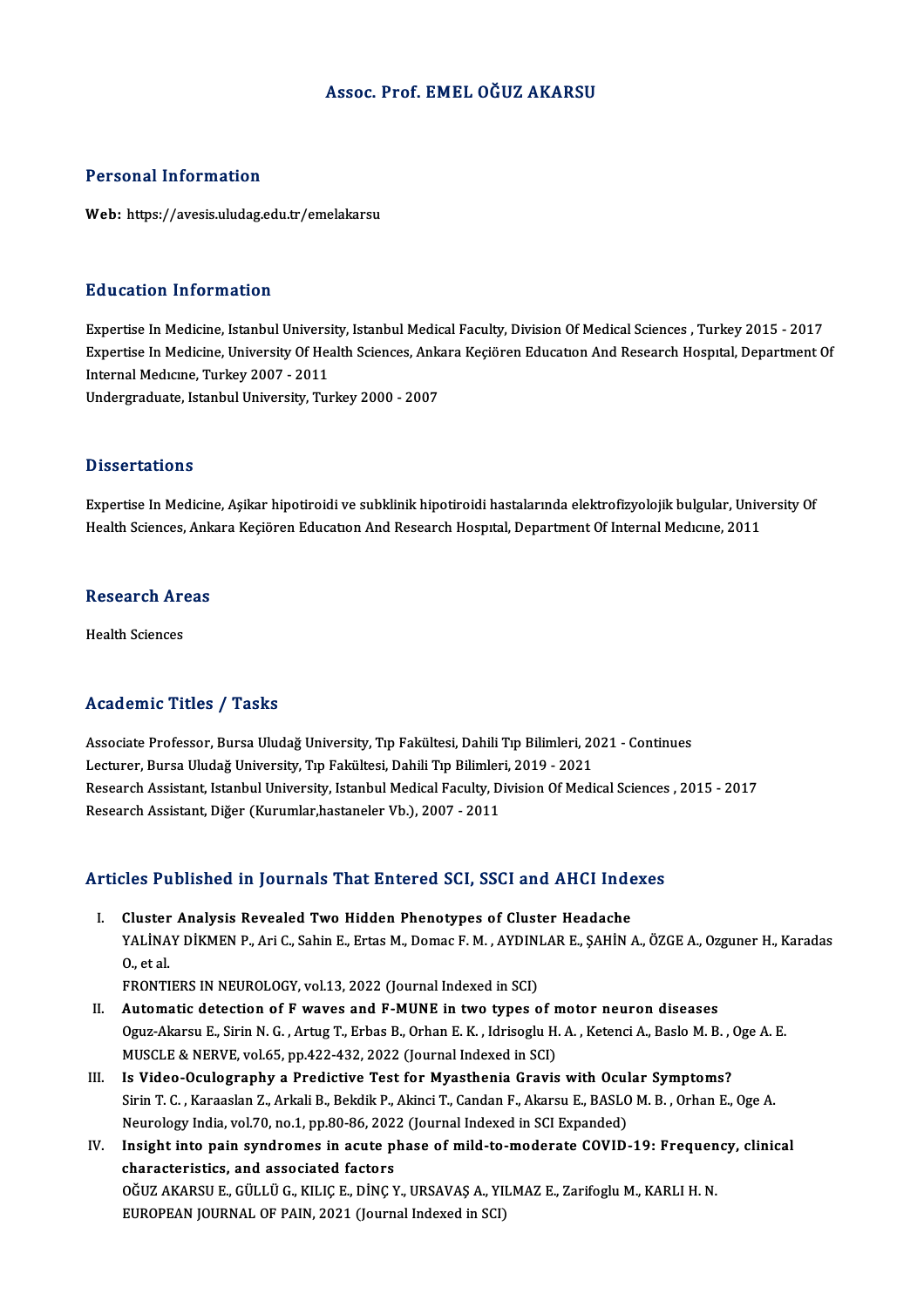| V.     | Corticomotor Excitability in Two Kinds of Motor Neuron Diseases: A Study on the Patients With                                                                  |
|--------|----------------------------------------------------------------------------------------------------------------------------------------------------------------|
|        | Amyotrophic Lateral Sclerosis and Poliomyelitis Survivors.                                                                                                     |
|        | Sirin N. G., Erbas B., Oguz-Akarsu E., Gula G., Kocasoy-Orhan E., Dede H. O., Baslo M. B., Idrisoglu H. A., Ketenci A.,                                        |
|        | Oge A E                                                                                                                                                        |
|        | Journal of clinical neurophysiology : official publication of the American Electroencephalographic Society, vol.38,                                            |
|        | pp.448-455, 2021 (Journal Indexed in SCI)                                                                                                                      |
| VI.    | Clinical characteristics and burden of a large series with cluster headache from Turkey                                                                        |
|        | Dikmen P.Y., Ari C., Sahin E., Ertas M., Domac F.M., AYDINLAR E., Sahin A., Ozge A., Ozguner H., Karadas O., et al.                                            |
|        | CEPHALALGIA, vol.41, no.1_SUPPL, pp.32, 2021 (Journal Indexed in SCI)                                                                                          |
| VII.   | Reply: "Spinal nerve pathology in Guillain-Barre syndrome associated withCOVID-19 infection"                                                                   |
|        | Oguz-Akarsu E., ÖZPAR R., HAKYEMEZ B., Karli N.                                                                                                                |
|        | MUSCLE & NERVE, vol.62, no 5, 2020 (Journal Indexed in SCI)                                                                                                    |
| VIII.  | Guillain-Barre Syndrome in a Patient With Minimal Symptoms of COVID-19 Infection                                                                               |
|        | Oguz-Akarsu E., ÖZPAR R., Mirzayev H., ACET ÖZTÜRK N. A., HAKYEMEZ B., EDİGER D., Karli N.                                                                     |
|        | MUSCLE & NERVE, vol.62, no.3, 2020 (Journal Indexed in SCI)                                                                                                    |
| IX.    | Compound muscle action potential scan and MScanFit motor unit number estimation during                                                                         |
|        | Wallerian degeneration after nerve transections                                                                                                                |
|        | Kesim-Sahin O., Sirin N. G., Erbas B., Artug T., Oguz-Akarsu E., Kocasoy-Orhan E., BASLO M. B., Mammadova N.,                                                  |
|        | EMEKLI U., ÖGE A. E.                                                                                                                                           |
|        | MUSCLE & NERVE, vol.62, no.2, pp.239-246, 2020 (Journal Indexed in SCI)                                                                                        |
| Х.     | Reply to "Repeater F-waves detection in upper motor neuron dysfunction"                                                                                        |
|        | Akarsu E., Sirin N. G., BASLO M. B., ÖGE A. E.                                                                                                                 |
|        | CLINICAL NEUROPHYSIOLOGY, vol.131, no.6, pp.1421-1422, 2020 (Journal Indexed in SCI)                                                                           |
| XI.    | Sex Differences of Migraine: Results of a Nationwide Home-based Study in Turkey                                                                                |
|        | Oguz Akarsu E., Baykan B., Ertas M., ZARİFOĞLU M., Kocasoy Orhan E., Saip S., Siva A., Onal A. E., Karli N.                                                    |
|        | NOROPSIKIYATRI ARSIVI-ARCHIVES OF NEUROPSYCHIATRY, vol.57, no.2, pp.126-130, 2020 (Journal Indexed in                                                          |
|        | SCI)                                                                                                                                                           |
| XII.   | Repeater F-waves in amyotrophic lateral sclerosis: Electrophysiologic indicators of upper or lower                                                             |
|        | motor neuron involvement?                                                                                                                                      |
|        | Akarsu E., Sirin N. G., Orhan E. K., Erbas B., Dede H. O., BASLO M. B., Idrisoglu H. A., ÖGE A. E.                                                             |
|        | CLINICAL NEUROPHYSIOLOGY, vol.131, no.1, pp.96-105, 2020 (Journal Indexed in SCI)                                                                              |
| XIII.  | The persistence versus interchangeability of migraine and tension-type headaches in a 5-year                                                                   |
|        | population-based validated survey                                                                                                                              |
|        | Oguz Akarsu E., BAYKAL B., Ertas M., ZARİFOĞLU M., Orhan E. K. , Saip S., SİVA A., Karli N.                                                                    |
|        | CEPHALALGIA, vol.40, no.1, pp.39-48, 2020 (Journal Indexed in SCI)                                                                                             |
| XIV.   | Relationship Between Sleep Characteristics and Sudden Unexplained Death Risk in Epilepsy                                                                       |
|        | Dede H. O., BEBEK N., Akarsu E., SAMANCI B., Karbay M., Gurses C., Baykan-Baykal B., Karadeniz D., Gokyigit A.                                                 |
|        | NEUROLOGIST, vol.24, no.6, pp.170-175, 2019 (Journal Indexed in SCI)                                                                                           |
| XV.    | Parameters derived from compound muscle action potential scan for discriminating amyotrophic                                                                   |
|        | lateral sclerosis-related denervation                                                                                                                          |
|        | Sirin N. G., Akarsu E., Orhan E. K., Erbas B., Artug T., Dede H. O., BASLO M. B., Idrisoglu H. A., ÖGE A. E.                                                   |
|        | MUSCLE & NERVE, vol.60, no.4, pp.400-408, 2019 (Journal Indexed in SCI)                                                                                        |
| XVI.   | An algorithm for automatic detection of repeater F-waves and MUNE studies                                                                                      |
|        | Artug N. T., Sirin N. G., Akarsu E., BASLO M. B., ÖGE A. E.                                                                                                    |
|        | BIOMEDICAL SIGNAL PROCESSING AND CONTROL, vol.51, pp.264-276, 2019 (Journal Indexed in SCI)                                                                    |
| XVII.  | AXILLARY MONONEUROPATHY AFTER HERPES ZOSTER INFECTION MISDIAGNOSED AS NEUROPATHIC                                                                              |
|        | <b>PAIN</b>                                                                                                                                                    |
|        | Gul S. S., Oguz Akarsu E.                                                                                                                                      |
|        | IDEGGYOGYASZATI SZEMLE-CLINICAL NEUROSCIENCE, vol.72, pp.55-58, 2019 (Journal Indexed in SCI)                                                                  |
| XVIII. | Peri-ictal Prone Position Is Associated With Independent Risk Factors For Sudden Unexpected Death<br>In Enilangu: A Controlled Video EEC Monitoring Unit Ctudy |
|        |                                                                                                                                                                |

In Epilepsy: A Controlled Video-EEG Monitoring Unit Study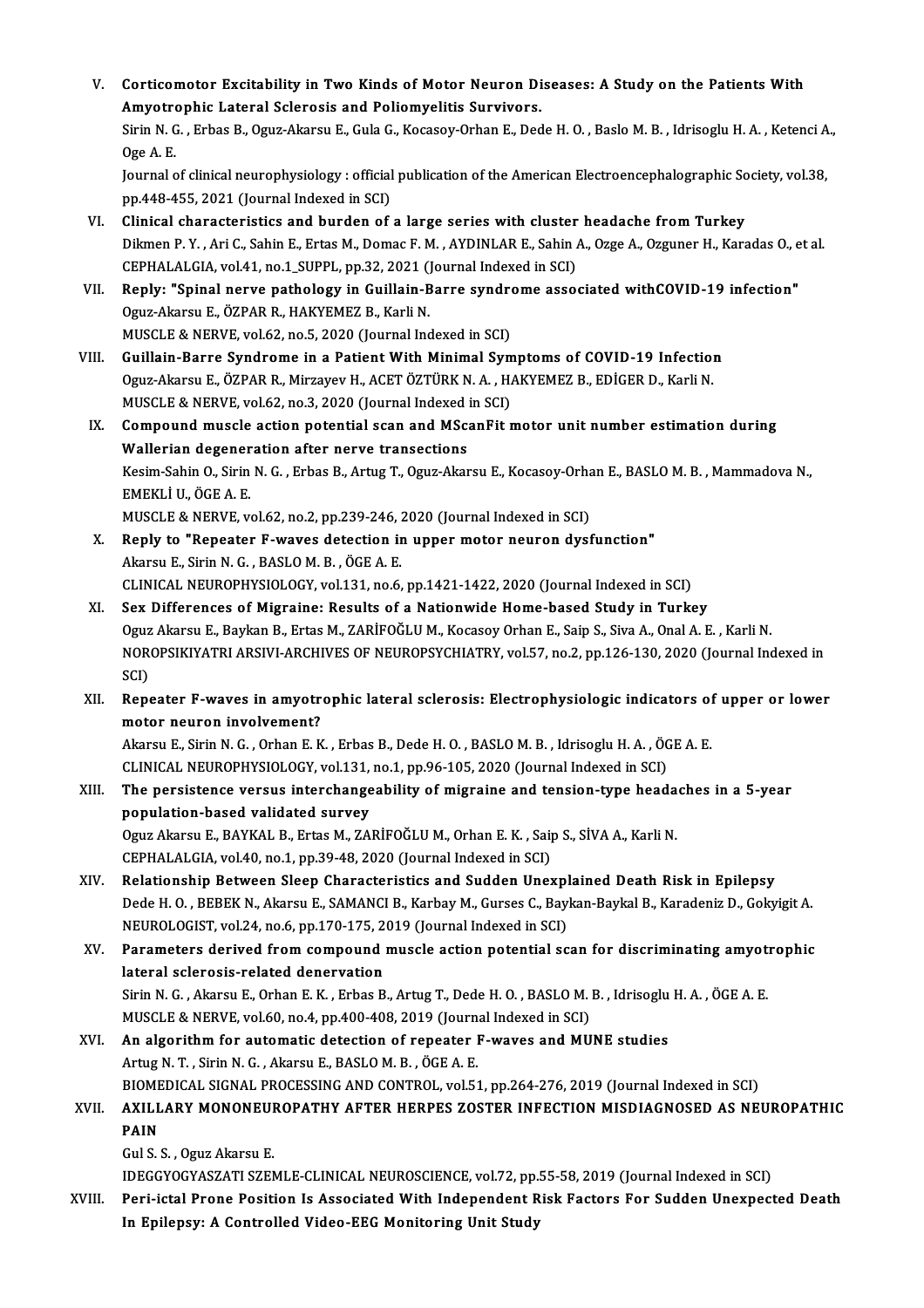Akarsu E., Sahin E., ÖZEL YILDIZ S., BEBEK N., Gurses C., BAYKAL B. Akarsu E., Sahin E., ÖZEL YILDIZ S., BEBEK N., Gurses C., BAYKAL B.<br>CLINICAL EEG AND NEUROSCIENCE, vol.49, no.3, pp.197-205, 2018 (Journal Indexed in SCI)<br>The Charasteristics and Lang Term Course of Enilangy in Lineid Prot

- XIX. The Characteristics and Long-Term Course of Epilepsy in Lipoid Proteinosis: A Spectrum From Mild<br>to Severe Seizures in Relation to ECM1 Mutations CLINICAL EEG AND NEUROSCIENCE, vol.49, no.3, pp.197<br>The Characteristics and Long-Term Course of Epil<br>to Severe Seizures in Relation to ECM1 Mutations<br>Algrey E. Bir E. D., BAYKAL G. TASDEMIR V. KARA B. B The Characteristics and Long-Term Course of Epilepsy in Lipoid Proteinosis: A Spectrum<br>to Severe Seizures in Relation to ECM1 Mutations<br>Akarsu E., Bir F. D. , BAYKAL C., TAŞDEMİR V., KARA B., BEBEK N., Gurses C., Uyguner O to Severe Seizures in Relation to ECM1 Mutations<br>Akarsu E., Bir F. D. , BAYKAL C., TAŞDEMİR V., KARA B., BEBEK N., Gurses C., Uyguner O., BAY!<br>CLINICAL EEG AND NEUROSCIENCE, vol.49, no.3, pp.192-196, 2018 (Journal Indexed Akarsu E., Bir F. D., BAYKAL C., TAŞDEMİR V., KARA B., BEBEK N., Gurses C., Uyguner O., BAYKAL B<br>CLINICAL EEG AND NEUROSCIENCE, vol.49, no.3, pp.192-196, 2018 (Journal Indexed in SCI)<br>XX. SLEEP CHARACTERISTICS OF EPILEPSY
- CLINICAL EEG AND NEUROSCIENCE, vol.49, no.3, pp.192-196, 2018 (Journal Indexed in SCI)<br>SLEEP CHARACTERISTICS OF EPILEPSY PATIENTS AND THE RELATION OF SUDEP RISK<br>BEBEK N., Dede H. O. , Akarsu E., Karbay M., SAMANCI B., Gurs SLEEP CHARACTERISTICS OF EPILEPSY PATIENTS<br>BEBEK N., Dede H. O. , Akarsu E., Karbay M., SAMANCI B.<br>SLEEP MEDICINE, vol.40, 2017 (Journal Indexed in SCI)<br>Fuelid muselenis status enilentique: A rare phene BEBEK N., Dede H. O. , Akarsu E., Karbay M., SAMANCI B., Gurses C., BAYKAL B., Karadeniz D., Gokyigit A.<br>SLEEP MEDICINE, vol.40, 2017 (Journal Indexed in SCI)<br>XXI. Eyelid myoclonic status epilepticus: A rare phenotype in s
- SLEEP MEDICINE, vol.40, 2017 (Journal Indexed in SCI)<br>Eyelid myoclonic status epilepticus: A rare phenotype in s<br>myoclonic epilepsy associated with ASAH1 gene mutation<br>Altareu E. Tolturk B. VABICLZ, Tongos E. UVCUNER Z.O., Eyelid myoclonic status epilepticus: A rare phenotype in spin:<br>myoclonic epilepsy associated with ASAH1 gene mutation<br>Akarsu E., Tekturk P., YAPICI Z., Tepgec F., UYGUNER Z. O., BAYKAL B.<br>SEIZURE EUROBEAN JOURNAL OF ERU ER myoclonic epilepsy associated with ASAH1 gene mutation<br>Akarsu E., Tekturk P., YAPICI Z., Tepgec F., UYGUNER Z. O. , BAYKAL B.<br>SEIZURE-EUROPEAN JOURNAL OF EPILEPSY, vol.42, pp.49-51, 2016 (Journal Indexed in SCI) Akarsu E., Tekturk P., YAPICI Z., Tepgec F., UYGUNER Z. O. , BAYKAL B.<br>SEIZURE-EUROPEAN JOURNAL OF EPILEPSY, vol.42, pp.49-51, 2016 (Journal Indexed in SCI)<br>XXII. Status epilepticus in patients with juvenile myoclonic epil
- SEIZURE-E<br>Status ep<br>outcome<br>Oguz Aler Status epilepticus in patients with juvenile myoclonic epilepsy: Free<br>outcome<br>Oguz-Akarsu E., Aydin-Ozemir Z., Bebek N., Gurses C., Gokyigit A., BAYKAL B.<br>EPU EBSV & REHAVIOR vol.64, np.127, 122, 2016 (Journal Indoved in S outcome<br>Oguz-Akarsu E., Aydin-Ozemir Z., Bebek N., Gurses C., Gokyigit A., BAYKAL B.

EPILEPSY & BEHAVIOR, vol.64, pp.127-132, 2016 (Journal Indexed in SCI)

XXIII. Autosomal Dominant Cortical Tremor, Myoclonus, and Epilepsy Syndrome mimicking Juvenile<br>Myoclonic Epilepsy Autosomal Dominant Cortical Tremor, Myoclonus, and E<br>Myoclonic Epilepsy<br>Aydin Ozemir Z., Oguz Akarsu E., Matur Z., Oge A. E. , BAYKAL B.<br>NOROBSIKIVATEL ARSIVI ARGHIVES OF NEUPORSYCHIATRY VO

NOROPSIKIYATRI ARSIVI-ARCHIVES OF NEUROPSYCHIATRY, vol.53, no.3, pp.272-275, 2016 (Journal Indexed in SCI) Aydi<br>NOR<br>SCI)<br>Ass: NOROPSIKIYATRI ARSIVI-ARCHIVES OF NEUS<br>SCI)<br>XXIV. Acquired hepatocerebral degeneration<br>Valgin D. Oguz Alarsu E. Solmon M

- SCI)<br>Acquired hepatocerebral degene<br>Yalcin D., Oguz-Akarsu E., Sokmen M.<br>NEUPOSCIENCES .vel 31 no 2 nn 166 Acquired hepatocerebral degeneration<br>Yalcin D., Oguz-Akarsu E., Sokmen M.<br>NEUROSCIENCES, vol.21, no.2, pp.164-167, 2016 (Journal Indexed in SCI)<br>Pelation between Olfastow Dysfunstion and Enisodis Verbal Men Yalcin D., Oguz-Akarsu E., Sokmen M.<br>NEUROSCIENCES, vol.21, no.2, pp.164-167, 2016 (Journal Indexed in SCI)<br>XXV. Relation between Olfactory Dysfunction and Episodic Verbal Memory in Early Parkinson's Disease
- NEUROSCIENCES, vol.21, no.2, pp.164-167, 2016 (Journal Indexed<br>Relation between Olfactory Dysfunction and Episodic Verb.<br>Hanoglu L., Hakyemez H. A. , Ozer F., Ozben S., Demirci S., Akarsu E.<br>NOROBSIKIVATELARSIVI ARCHIVES O Relation between Olfactory Dysfunction and Episodic Verbal Memory in Early Parkinson's Disease<br>Hanoglu L., Hakyemez H. A. , Ozer F., Ozben S., Demirci S., Akarsu E.<br>NOROPSIKIYATRI ARSIVI-ARCHIVES OF NEUROPSYCHIATRY, vol.51 Hanoglu L., Hakyemez H. A. , Ozer F., Ozben S., Demirci S., Akarsu E.<br>NOROPSIKIYATRI ARSIVI-ARCHIVES OF NEUROPSYCHIATRY, vol.51, no.4, pp.389-394, 2014 (Journal Indexed in<br>SCI) NOROPSIKIYATRI ARSIVI-ARCHIVES OF NEUROPSYCHIATRY, vol.51, no.4, pp.389-394, 2<br>SCI)<br>XXVI. Bilateral ballism in a patient with diabetes mellitus and chronic renal failure<br>Orban S. Orug E. Oran E. Cana F.
- SCI)<br>Bilateral ballism in a patient<br>Ozben S., Oguz E., Ozer F., Genc F.<br>JOUPMAL OF CLINICAL NEUPOSC Ozben S., Oguz E., Ozer F., Genc F.<br>JOURNAL OF CLINICAL NEUROSCIENCE, vol.18, no.5, pp.731-732, 2011 (Journal Indexed in SCI)

# Articles Published in Other Journals

I. Evaluation of Risk Factors Associated with Stroke Recurrence in Patients with Minor Ischemic Stroke<br>Dinc y Očuz AKARSU F HAKYEMEZ B Pokar M SEE TREMENCE IN CENT JOUTHERS<br>Evaluation of Risk Factors Associated with St<br>DİNÇ Y., OĞUZ AKARSU E., HAKYEMEZ B., Bakar M.<br>TURKISH JOURNAL OF NEUROLOCY .val 29 no 1 n DİNÇ Y., OĞUZ AKARSU E., HAKYEMEZ B., Bakar M.<br>TURKISH JOURNAL OF NEUROLOGY, vol.28, no.1, pp.14-18, 2022 (Journal Indexed in ESCI) DİNÇ Y., OĞUZ AKARSU E., HAKYEMEZ B., Bakar M.<br>TURKISH JOURNAL OF NEUROLOGY, vol.28, no.1, pp.14-18, 2022 (Journal Indexed in ESCI)<br>II. EVALUATION OF REPETITIVE NERVE STIMULATION WITH DIFFERENT STIMULATION FREQUENCIES<br>IN B

- TURKISH JOURNAL OF NEUROLOGY, vol28, no.<br>EVALUATION OF REPETITIVE NERVE STIMN<br>IN PATIENTS WITH MYASTHENIA GRAVIS<br>Sirin N.C., KOCASOV OPHAN E. Ogus Alcasov E EVALUATION OF REPETITIVE NERVE STIMULATION WITH DIFFERENT STIMULATION<br>IN PATIENTS WITH MYASTHENIA GRAVIS<br>Sirin N. G. , KOCASOY ORHAN E., Oguz Akarsu E., DURMUŞ TEKÇE H., Deymeer F., BASLO M. B.<br>JOUPMAL OF ISTANPUL FACULTY IN PATIENTS WITH MYASTHENIA GRAVIS<br>Sirin N. G. , KOCASOY ORHAN E., Oguz Akarsu E., DURMUŞ TEKÇE H., Deymeer F., BASLO M. B.<br>JOURNAL OF ISTANBUL FACULTY OF MEDICINE-ISTANBUL TIP FAKULTESI DERGISI, vol.83, no.3, pp.197-203,<br> Sirin N. G., KOCASOY ORHAN E., Oguz Akarsu E., DURMUŞ TEKÇE H., Deymeer F., BASLO M. B. I I. JOURNAL OF ISTANBUL FACULTY OF MEDICINE-ISTANBUL TIP FAKULTESI DERGISI, vol.83, no.3, pp.197-203<br>2020 (Journal Indexed in ESCI)<br>III. Analysis of the Patients with Autoimmune Neurological Syndromes in a Single Center i
- 2020 (Journal Indexed in ESCI)<br>Analysis of the Patients with Autoimmune Neurological Syndromes<br>ÖZÖZEN AYAS Z., KOTAN DÜNDAR D., OĞUZ AKARSU E., DEMİRYÜREK B. E.<br>Osmangari Tıp Dargisi 2020 (Othar Refereed National Journale) Analysis of the Patients with Autoimmune Neurological Sy<br>ÖZÖZEN AYAS Z., KOTAN DÜNDAR D., OĞUZ AKARSU E., DEMİRYI<br>Osmangazi Tıp Dergisi, 2020 (Other Refereed National Journals)<br>Investigation of the Boles of New Antionilent ÖZÖZEN AYAS Z., KOTAN DÜNDAR D., OĞUZ AKARSU E., DEMİRYÜREK B. E.<br>Osmangazi Tıp Dergisi, 2020 (Other Refereed National Journals)<br>IV. Investigation of the Roles of New Antiepileptic Drugs and Serum BDNF Levels in Efficacy a
- Osmangazi Tıp Dergisi, 2020 (Other Refereed National Journals)<br>Investigation of the Roles of New Antiepileptic Drugs and Serum BD<br>Monitoring and Quality of Life: A Clinical Research<br>DEMİR M., Akarsu E., Dede H. O., BEBEK N Investigation of the Roles of New Antiepileptic Drugs and Serum BD<br>Monitoring and Quality of Life: A Clinical Research<br>DEMİR M., Akarsu E., Dede H. O. , BEBEK N., YILDIZ S., BAYKAL B., Akkan A. G.<br>CUPPENT CLINICAL BHAPMACQ CURRENT CLINICAL PHARMACOLOGY, vol.15, no.1, pp.49-63, 2020 (Journal Indexed in ESCI)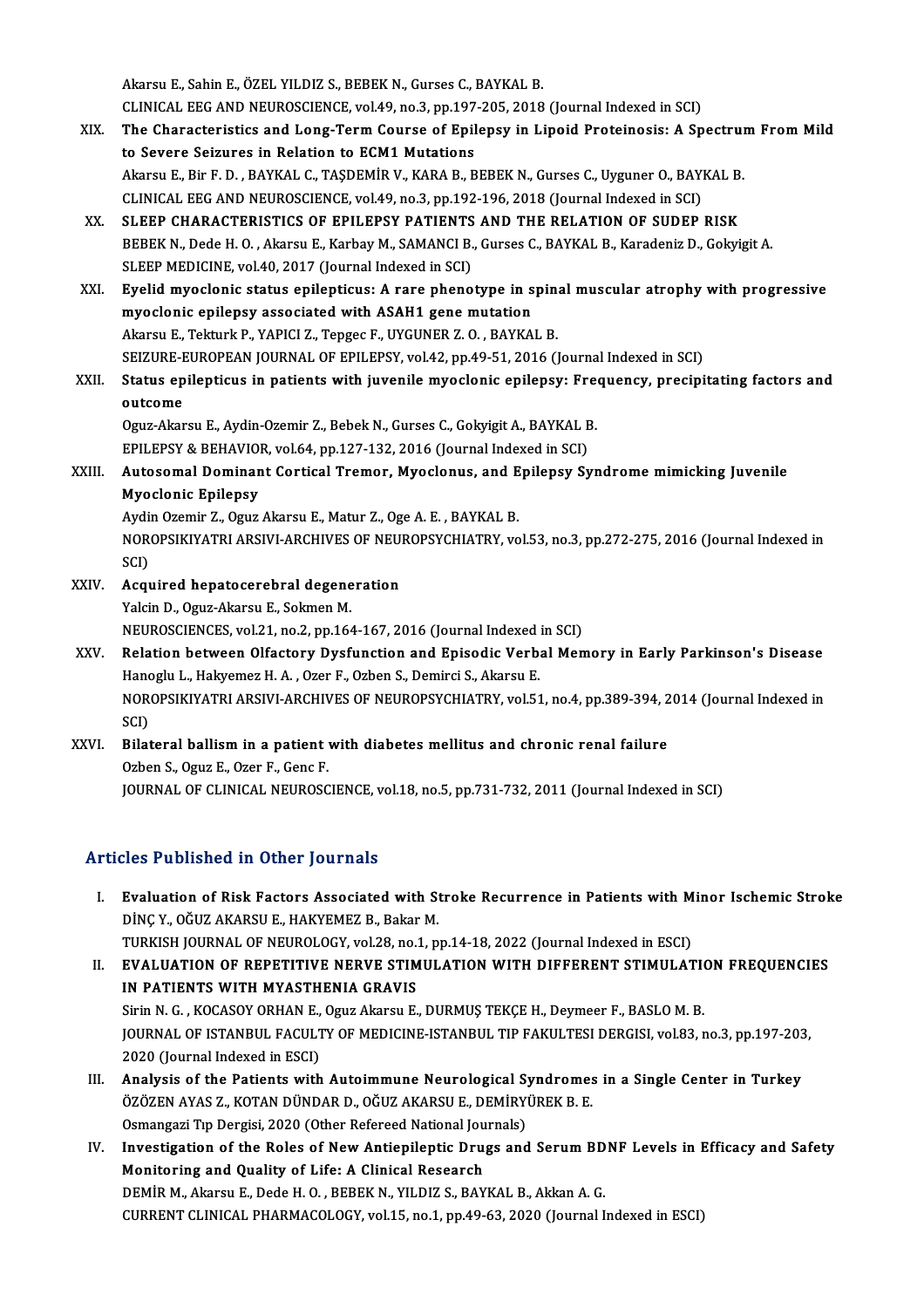V. Amyotrofik Lateral Skleroz Tanısı ile Takip Edilen Hastada Siringomiyeli Amyotrofik Lateral Skleroz Tanıs<br>OĞUZ AKARSU E., DEMİRYÜREK B. E.<br>Sakarıc Medisəl Jayınal val 9. na 4. t Amyotrofik Lateral Skleroz Tanısı ile Takip Edilen Hastada Siringomiyeli<br>OĞUZ AKARSU E., DEMİRYÜREK B. E.<br>Sakarya Medical Journal, vol.8, no.4, pp.859-862, 2018 (Other Refereed National Journals)<br>Muselanus dustania sundnam OĞUZ AKARSU E., DEMIRYÜREK B. E.<br>Sakarya Medical Journal, vol.8, no.4, pp.859-862, 2<br>VI. Myoclonus-dystonia syndrome: case report Sakarya Medical Journal, vol.8, no.4, pp.85<br>Myoclonus-dystonia syndrome: case<br>OĞUZ AKARSU E., Reyhan S., YALÇIN A. D.<br>Northern Clinics of Istanbul, vol.1, no.3, nu OĞUZ AKARSU E., Reyhan S., YALÇIN A. D.<br>Northern Clinics of Istanbul, vol.1, no.3, pp.187-190, 2015 (Refereed Journals of Other Institutions) OĞUZ AKARSU E., Reyhan S., YALÇIN A. D.<br>Northern Clinics of Istanbul, vol.1, no.3, pp.187-190, 2015 (Refereed Journals of C<br>VII. A Rare Variant of Guillain-Barre Syndrome: Facial Diplegia Paresthesia<br>Alpreu E. Yolgin D. Su Northern Clinics of Istanbul, vol.1, no.3, pp.187-190, 2015<br>A Rare Variant of Guillain-Barre Syndrome: Facial I<br>Akarsu E., Yalcin D., Surmeli R., Demir A., Sunter G., Diler Y.<br>TURKISH JOURNAL OF NEUROLOCY, vol.21, no.4, nn Akarsu E., Yalcin D., Surmeli R., Demir A., Sunter G., Diler Y.<br>TURKISH JOURNAL OF NEUROLOGY, vol.21, no.4, pp.171-174, 2015 (Journal Indexed in ESCI) Akarsu E., Yalcin D., Surmeli R., Demir A., Sunter G., Diler Y.<br>TURKISH JOURNAL OF NEUROLOGY, vol.21, no.4, pp.171-174, 2015 (Journal Indexed in ESCI)<br>VIII. Electromyographic Findings in Overt Hypothyroidism and Subclinica TURKISH JOURNAL OF NEUROLOGY, vol.21, no.4, pp.171-174, 2015 (Journal Indexed in ESCI)<br>Electromyographic Findings in Overt Hypothyroidism and Subclinical Hypothyroidism<br>OĞUZ AKARSU E., ACAR H., ÖZER F. F. , GÜNAYDIN S., AK Electromyographic Fir<br>OĞUZ AKARSU E., ACAR I<br>M., ÇINARLI GÜL G., et al.<br>TURKISH JOURNAL OF NI OĞUZ AKARSU E., ACAR H., ÖZER F. F. , GÜNAYDIN S., AKARSU Ö., AYDEMİR ÖZCAN T., ÖZBEN S., MUTL<br>M., ÇINARLI GÜL G., et al.<br>TURKISH JOURNAL OF NEUROLOGY, vol.4, no.4, pp.128-133, 2013 (Other Refereed National Journals)<br>Reika M., ÇINARLI GÜL G., et al.<br>TURKISH JOURNAL OF NEUROLOGY, vol.4, no.4, pp.128-133, 2013 (Other Refereed National Journals)<br>IX. Psikotik Semptomları Sebebi ile Klozapin Başlanmış Olan Parkinson Hastalarında Klozapinin Tr TURKISH JOURN<br>Psikotik Semp<br>Üzerine Etkisi<br>Očuz AKARSU I Psikotik Semptomları Sebebi ile Klozapin Başlanmış Olan Parkinson Hastaları<br>Üzerine Etkisi<br>OĞUZ AKARSU E., MERAL H., ÖZER F. F. , BEDİR M., MUTLU A., ÇOKAR A. Ö. , BALCI B. P.<br>HASEKI TIR PULTENI MEDICAL PULLETIN OF HASEKI Üzerine Etkisi<br>OĞUZ AKARSU E., MERAL H., ÖZER F. F. , BEDİR M., MUTLU A., ÇOKAR A. Ö. , BALCI B. P.<br>HASEKI TIP BULTENI-MEDICAL BULLETIN OF HASEKI, vol.51, pp.173-177, 2013 (Other Refereed National<br>Journals) OĞUZ AKARSU E., MERAL H., ÖZER F. F., BEDİR M., MUTLU A., ÇOKAR A. Ö., BALCI B. P. HASEKI TIP BULTENI-MEDICAL BULLETIN OF HASEKI, vol.51, pp.173-177, 2013 (Other Refereed Nationa<br>Journals)<br>X. Restless Legs Syndrome in End Stage Chronic Renal Failure Patients Receiving Hemodialysis<br>Treatment Journals)<br>Restless Le<br>Treatment<br>PEDIP M. C Restless Legs Syndrome in End Stage Chronic Renal Failure Pat<br>Treatment<br>BEDİR M., GÜNEŞ A. J. , CİLAN H., DOĞAN Ö., OĞUZ AKARSU E., ÖZBEN S.<br>Kafkas Journal of Modisal Ssianses val 3, no 3, nn 62, 67, 2013 (Other Be Treatment<br>BEDİR M., GÜNEŞ A. J. , CİLAN H., DOĞAN Ö., OĞUZ AKARSU E., ÖZBEN S.<br>Kafkas Journal of Medical Sciences, vol.3, no.2, pp.62-67, 2013 (Other Refereed National Journals)<br>Helmes Tremeru Tedevisinde Levetiresetam BEDİR M., GÜNEŞ A. J. , CİLAN H., DOĞAN Ö., OĞUZ AKARSU E., ÖZBEN S.<br>Kafkas Journal of Medical Sciences, vol.3, no.2, pp.62-67, 2013 (Other Re<br>XI. Holmes Tremoru Tedavisinde Levetirasetam<br>MUTLU A., ÖZER F. F. , AYDEMİR ÖZC Kafkas Journal of Medical Sciences, vol.3, no.2, pp.62-67, 2013 (Other R<br>Holmes Tremoru Tedavisinde Levetirasetam<br>MUTLU A., ÖZER F. F. , AYDEMİR ÖZCAN T., BEDİR M., OĞUZ AKARSU E.<br>Türkiye Klinikleri Journal of Case Benerts Holmes Tremoru Tedavisinde Levetirasetam<br>MUTLU A., ÖZER F. F. , AYDEMİR ÖZCAN T., BEDİR M., OĞUZ AKARSU E.<br>Türkiye Klinikleri Journal of Case Reports, vol.22, no.2, pp.81-83, 2012 (Other Refereed National Journals)<br>Parkins MUTLU A., ÖZER F. F. , AYDEMİR ÖZCAN T., BEDİR M., OĞUZ AKARSU E.<br>Türkiye Klinikleri Journal of Case Reports, vol.22, no.2, pp.81-83, 2012 (Other Refereed National Journals)<br>XII. Parkinson Hastalığı Klinik Subtipleri A Türkiye Klinikleri Journal of Case Reports, vol.22, no.2, pp.81-83, 2012 (Other Refereed National Journals)<br>Parkinson Hastalığı Klinik Subtipleri Arasında Kokuları Tanıma Yeteneği Farklılık Gösterir mi?<br>AYDEMİR ÖZCAN T., Ö Parkinson Hastalığı Klinik Subtipleri Arasında Kokuları Tanıma Yeteneği Farklılık Gösterir mi?<br>AYDEMİR ÖZCAN T., ÖZBEN S., HAKYEMEZ H. A. , BEDİR M., OĞUZ AKARSU E., ÖZER F. F. , HANOĞLU L., İVGİN<br>BAYRAKTAR G. AYDEMİR ÖZCAN T., ÖZBEN S., HAKYEMEZ H. A. , BEDİR M., OĞUZ AKARSU E., ÖZER F. F. ,<br>BAYRAKTAR G.<br>Türk Nöroloji Dergisi, vol.18, no.4, pp.151-154, 2012 (Other Refereed National Journals)<br>İduanatik Barkinson Hastalığında Ağr XIII. İdyopatik Parkinson Hastalığında Ağrının Klinik Özellikleri ve Morbid ve Premorbid Ağrı Prevalansı<br>TIRAS GÜRDAL R., ÖZER F. , ATMACA B., ÖZBEN S., ATAGÜN İ., OĞUZ AKARSU E. Türk Nöroloji Dergisi, vol.18, no.4, pp.151-154, 2012 (Other Refereed National Journal Journal of Markinson Hastalığında Ağrının Klinik Özellikleri ve Morbid ve TIRAŞ GÜRDAL R., ÖZER F. F. , ATMACA B., ÖZBEN S., ATAGÜN İ., İdyopatik Parkinson Hastalığında Ağrının Klinik Özellikleri ve Morbid ve Premorbid Ağrı Prevalansı<br>TIRAŞ GÜRDAL R., ÖZER F. F. , ATMACA B., ÖZBEN S., ATAGÜN İ., OĞUZ AKARSU E.<br>Parkinson Hastalığı ve Hareket Bozuklukları De TIRAŞ GÜRDAL R., ÖZER F. F. , ATM.<br>Parkinson Hastalığı ve Hareket Bozi<br>XIV. Nöroakantositoz: Olgu Sunumu Parkinson Hastalığı ve Hareket Bozuklukları Dergisi, vol.11, n<br>Nöroakantositoz: Olgu Sunumu<br>OĞUZ AKARSU E., ÖZBEN S., ÖZER F. F. , ATMACA B., ÇETİN S.<br>Parkinson Hastalığı ve Harekat Bosuklukları Dergisi vol.11 n Nöroakantositoz: Olgu Sunumu<br>OĞUZ AKARSU E., ÖZBEN S., ÖZER F. F. , ATMACA B., ÇETİN S.<br>Parkinson Hastalığı ve Hareket Bozuklukları Dergisi, vol.11, no.2, pp.24-28, 2008 (Other Refereed National OĞUZ AK*l*<br>Parkinson<br>Journals) Journals)<br>Books & Book Chapters

- OOks & Book Chapters<br>I. Uzun Dönem COVID-19 ve Nöromusküler Belirtiler<br>KOTAN DÜNDAR D. QĞUZ AKARSU E ko & Door Grapeers<br>Uzun Dönem COVID-19 ve Nörom<br>KOTAN DÜNDAR D., OĞUZ AKARSU E. Uzun Dönem COVID-19 ve Nöromusküler Belirtiler<br>KOTAN DÜNDAR D., OĞUZ AKARSU E.<br>in: Uzun Dönem COVID-19 ve Nöroloji, , Editor, Türkiye Klinikleri Tıp Bilimleri Dergisi, pp.53-58, 2022<br>Migranin Kraniklesme Süresi KOTAN DÜNDAR D., OĞUZ AKARSU E.<br>in: Uzun Dönem COVID-19 ve Nöroloji<br>II. Migrenin Kronikleşme Süreci<br>OĞUZ AKARSU E., KARLI H. N.
- in: Uzun Dönem COVID-19 ve<br>Migrenin Kronikleşme Sür<br>OĞUZ AKARSU E., KARLI H. N.<br>in: Tandan Tadaviya Basağus Migrenin Kronikleşme Süreci<br>OĞUZ AKARSU E., KARLI H. N.<br>in: Tanıdan Tedaviye Başağrısı, Musa ÖZTÜRK, Şebnem BIÇAKCI, Babür DORA, Figen GÖKÇAY, Necdet KARLI, Derya<br>ULUDÜZ, Sebahattin SAİR Editar, Akademisyon Yayın Eyi, Anka OĞUZ AKARSU E., KARLI H. N.<br>in: Tanıdan Tedaviye Başağrısı, Musa ÖZTÜRK, Şebnem BIÇAKCI, Babür DORA, Figen<br>ULUDÜZ, Sabahattin SAİP, Editor, Akademisyen Yayın Evi, Ankara, pp.233-243, 2022<br>Yoskkikte Stetus Epilentikus ULUDÜZ, Sabahattin SAİP, Editor, Akademisyen Yayın Evi, Ankara, pp.233-243, 2022

# III. Yaşlılıkta Status Epileptikus

YALCIN A.D., OĞUZ AKARSU E.

in: Türkite Klinikleri Status Epileptikus Özel Sayısı, Prof. Dr. Oğuz Osman Erdinç, Editor, Türkiye Klinikleri Özel Sayı,<br>Ankara, pp.63-68, 2021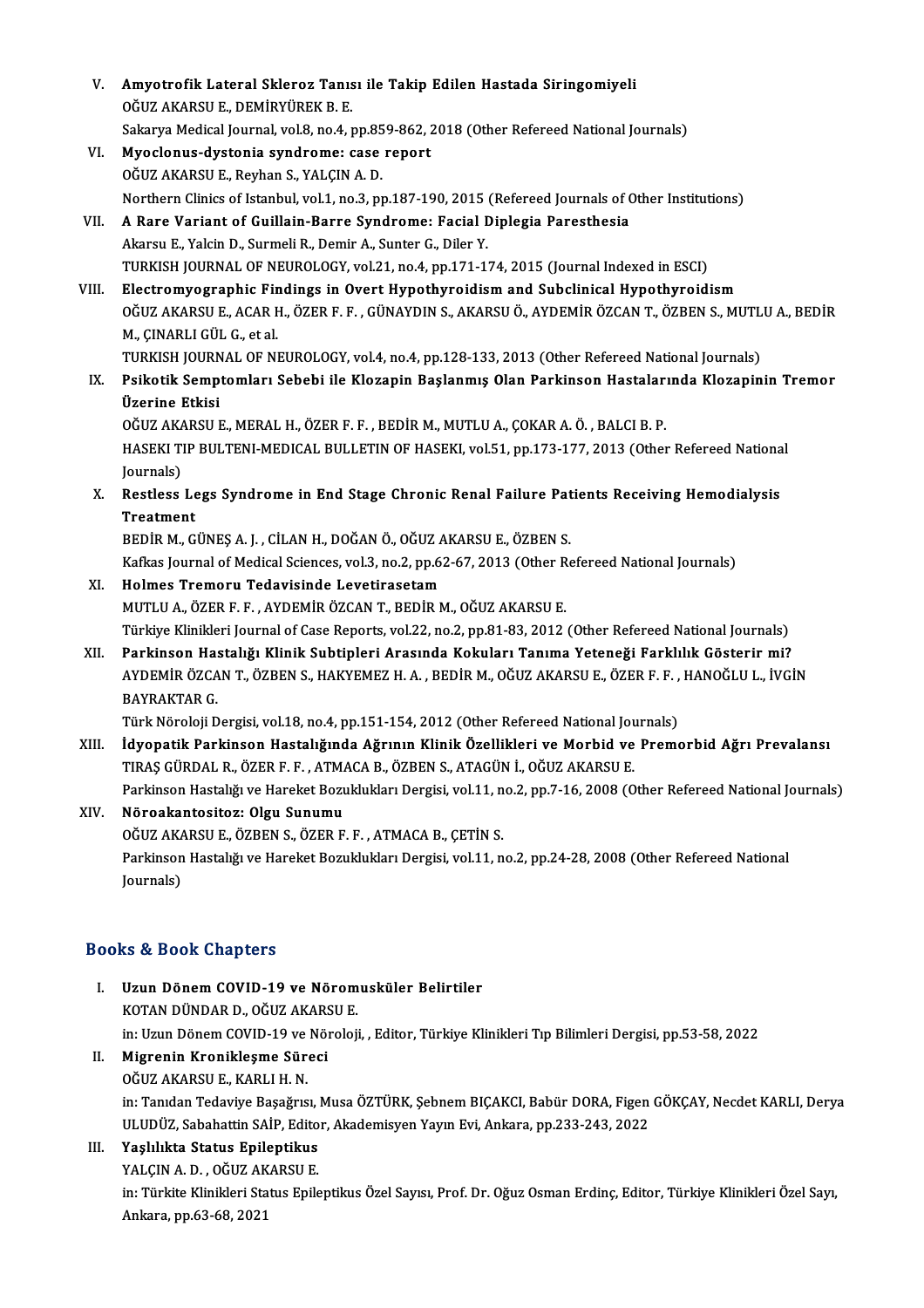- IV. COVID-19 ile İlişkili Nörolojik Semptom ve Bulgular<br>KARLLH N. QĞUZ AKARSU E COVID-19 ile İlişkili Nörolo<br>KARLI H. N. , OĞUZ AKARSU E.<br>in: COVID 19. Ahmet Ursayas . COVID-19 ile İlişkili Nörolojik Semptom ve Bulgular<br>KARLI H. N. , OĞUZ AKARSU E.<br>in: COVID-19, Ahmet Ursavaş, Halis Akalın, Editor, Medyay, Bursa, pp.373-379, 2021<br>Amyetrofik Lataral Sklaner (ALS) Hastalığı Tanı ve Takihin KARLI H. N. , OĞUZ AKARSU E.<br>in: COVID-19, Ahmet Ursavaş, Halis Akalın, Editor, Medyay, Bursa, pp.373-379, 2021<br>V. Amyotrofik Lateral Skleroz (ALS) Hastalığı Tanı ve Takibinde Yeni Elektrofizyolojik Yöntemler<br>Sinin iNA
- in: COVID-19, Ahmet Ursavaş, Halis Akalın, Ed:<br>Amyotrofik Lateral Skleroz (ALS) Hastal<br>ŞİRİN İNAN N. G. , OĞUZ AKARSU E., ÖGE A. E.<br>in: Amyotrofik Lateral Skleroz (ALS) Hastalığı Amyotrofik Lateral Skleroz (ALS) Hastalığı Tanı ve Takibinde Yeni Elektrofizyolojik Yöntemle:<br>ŞİRİN İNAN N. G. , OĞUZ AKARSU E., ÖGE A. E.<br>in: Amyotrofik Lateral Skleroz (ALS) Hastalığında Temel Bilgiler ve Güncel Gelişmel ŞİRİN İNAN N. G. , OĞUZ AKARSU E., ÖGE A. E.<br>in: Amyotrofik Lateral Skleroz (ALS) Hastalığında Temel Bilgiler ve Güncel Gelişmeler, Prof. Dr. Halil Atilla İdrisoğlu, Editor, Ortadoğu Reklam Tanıtım Yayıncılık, Ankara, pp.10-20, 2018
- VI. Tuzak Nöropatilerinde Elektromiyografi ile Ayırıcı Tanı in: Nörolojide Ayırıcı Tanı, Prof Dr. Nerses Bebek, Editor, O'Tıp Kitabevi, İzmir, pp.119-125, 2017

# Refereed Congress / Symposium Publications in Proceedings

- I. İDİYOPATİK İNTRAKRANİYAL HİPERTANSİYON TANISI ALAN OLGULARDA KLİNİK, OFTALMOLOJİK VE RADYOLOJİK BULGULARIN DEĞERLENDİRİLMESİ İDİYOPATİK İNTRAKRANİYAL HİPERTANSİYON<br>RADYOLOJİK BULGULARIN DEĞERLENDİRİLMI<br>GÜLLÜ G., REHBER C., OĞUZ AKARSU E., KARLI H. N.<br>Nöre eftelmeleli Nöre eteleli Semnewnumu, Turkey RADYOLOJİK BULGULARIN DEĞERLENDİRİLMESİ<br>GÜLLÜ G., REHBER C., OĞUZ AKARSU E., KARLI H. N.<br>Nöro-oftalmoloji Nöro-otoloji Sempozyumu, Turkey, 15 April 2022<br>Qaylar Myasthonia Cravis GÜLLÜ G., REHBER C., OĞUZ A<br>Nöro-oftalmoloji Nöro-otoloji<br>II. Očuz AKARSU E Nöro-oftalmoloji<br>Ocular Myasthe<br>OĞUZ AKARSU E.<br>International Pall II. Ocular Myasthenia Gravis<br>OĞUZ AKARSU E.<br>International Balkan Congress on Neurology and Neuroscience, 01 October 2021 OĞUZ AKARSU E.<br>International Balkan Congress on Neurology and Neuroscience, 01 October 2021<br>III. VİDEO EEG MONİTORİZASYON ÜNİTESİNDE EPİLEPTİK OLMAYAN PSİKOJEN NÖBET TANISI KONULAN<br>HASTALARIN DEMOCRAFİK, KLİNİK VERLI E International Balkan Congress on Neurology and Neuroscience, 01 October 2021<br>VİDEO EEG MONİTORİZASYON ÜNİTESİNDE EPİLEPTİK OLMAYAN PSİKOJEN NÖBET TANISI KONUL*l*<br>HASTALARIN DEMOGRAFİK, KLİNİK VERİLERİNİN VE TAKİP SONUÇLARI VİDEO EEG MONİTORİZASYON ÜNİTESİNDE EPİLEPTİK OL<br>HASTALARIN DEMOGRAFİK, KLİNİK VERİLERİNİN VE TAK<br>GÜLLÜ G., BORA İ. H. , BİCAN DEMİR A., DİNÇ Y., OĞUZ AKARSU E.<br>57. HI HSLARARASI NÖROLOU KONCRESL ARTAKA TURKAY 29 NO HASTALARIN DEMOGRAFİK, KLİNİK VERİLERİNİN VE TAKİP SONUÇLARININ DEĞERLENDİRİLMESİ<br>GÜLLÜ G., BORA İ. H. , BİCAN DEMİR A., DİNÇ Y., OĞUZ AKARSU E.<br>57. ULUSLARARASI NÖROLOJİ KONGRESİ. Antalya, Turkey, 29 November 2021 GÜLLÜ G., BORA İ. H. , BİCAN DEMİR A., DİNÇ Y., OĞUZ AKAF<br>57. ULUSLARARASI NÖROLOJİ KONGRESİ, Antalya, Turkey, 2<br>IV. Pediatrik Yaş Grubunda Elektromiyografi İncelemesi<br>6. CÜLLÜ G. QĞUZ AKABSU E. KABLLH N 57. ULUSLARARASI NÖROLOJİ KONGRES<br>Pediatrik Yaş Grubunda Elektromiye.<br>GÜLLÜ G., OĞUZ AKARSU E., KARLI H. N.<br>16. Uludağ Nörolaji Günleri, Burse. Turk Pediatrik Yaş Grubunda Elektromiyografi İncelemesi<br>GÜLLÜ G., OĞUZ AKARSU E., KARLI H. N.<br>16. Uludağ Nöroloji Günleri, Bursa, Turkey, 13 March 2021<br>COVID 19. Enfeksiyenu, İlişkili Basağruları ve Balinleyi GÜLLÜ G., OĞUZ AKARSU E., KARLI H. N.<br>16. Uludağ Nöroloji Günleri, Bursa, Turkey, 13 March 2021<br>V. COVID-19 Enfeksiyonu İlişkili Başağrıları ve Belirleyicileri nelerdir?<br>OĞUZ AKARSU E. GÜLLÜ G. KU IC E. KARLLH N. 16. Uludağ Nöroloji Günleri, Bursa, Turkey, 13 March 2021<br>COVID-19 Enfeksiyonu İlişkili Başağrıları ve Belirley<br>OĞUZ AKARSU E., GÜLLÜ G., KILIÇ E., KARLI H. N.<br>17. Başağrısı Kış Okulu, Turkey, 20 - 21 February 2021 COVID-19 Enfeksiyonu İlişkili Başağrıları ve Belir<br>OĞUZ AKARSU E., GÜLLÜ G., KILIÇ E., KARLI H. N.<br>17. Başağrısı Kış Okulu, Turkey, 20 - 21 February 2021<br>Femaral Nörenatinin Nadir Bir Nadeni: Cee Tenı OĞUZ AKARSU E., GÜLLÜ G., KILIÇ E., KARLI H. N.<br>17. Başağrısı Kış Okulu, Turkey, 20 - 21 February 2021<br>VI. Femoral Nöropatinin Nadir Bir Nedeni: Geç Tanı Alan Miksoid Nörofibrom Olgusu<br>OĞUZ AKARSU E. İDEK B. GÜLLÜ G. K OĞUZ AKARSU E., İPEK R., GÜLLÜ G., KARLI H. N.<br>1. Nöromusküler Hastalıklar Online Sempozyumu, Turkmenistan, 25 - 26 October 2020 Femoral Nöropatinin Nadir Bir Nedeni: Geç Tanı Alan Miksoid Nörofibrom Ol<br>OĞUZ AKARSU E., İPEK R., GÜLLÜ G., KARLI H. N.<br>1. Nöromusküler Hastalıklar Online Sempozyumu, Turkmenistan, 25 - 26 October 2020<br>Eulminan Sevinli Ka OĞUZ AKARSU E., İPEK R., GÜLLÜ G., KARLI H. N.<br>1. Nöromusküler Hastalıklar Online Sempozyumu, Turkmenistan, 25 - 26 October 2020<br>VII. Fulminan Seyirli Kombine Santral ve Periferik Sinir Sistemi Demiyelinizasyonu: Olgu 1. Nöromusküler Hastalıklar Online Sempozyumu, Turkmenista<br>Fulminan Seyirli Kombine Santral ve Periferik Sinir Sist<br>OĞUZ AKARSU E., İPEK R., MİRZAYEV H., GÜLLÜ G., KARLI H. N.<br>1. Nöromusküler Hastalıklar Online Semperumu, Fulminan Seyirli Kombine Santral ve Periferik Sinir Sistemi Demiyeliniz<br>OĞUZ AKARSU E., İPEK R., MİRZAYEV H., GÜLLÜ G., KARLI H. N.<br>1. Nöromusküler Hastalıklar Online Sempozyumu, Turkey, 25 - 26 October 2020<br>Miyastania Cra OĞUZ AKARSU E., İPEK R., MİRZAYEV H., GÜLLÜ G., KARLI H. N.<br>1. Nöromusküler Hastalıklar Online Sempozyumu, Turkey, 25 -<br>VIII. Miyastenia Gravis Tanısında Neden Gecikiyoruz?<br>OĞUZ AKARSU E., GÜLLÜ G., KARLI H. N. 1. Nöromusküler Hastalıklar Online Sempozyumu, Turkey, 25 - 26 October 2020 1. Nöromusküler Hastalıklar Online Sempozyumu, Turkey, 25 - 26 October 2020 IX. Anestezi Teknisyenlerinde BruksizmSıklığı ve İlişkili Faktörlerin Değerlendirilmesi GÜLLÜG.,ERTANE.,OĞUZAKARSUE.,ERERÖZBEKÇ.S. Hareket Bozukluklarının Tanı ve Tedavisinde Algoritmik Yaklaşımlar, Turkey, 9 - 11 October 2020 GÜLLÜ G., ERTAN E., OĞUZ AKARSU E., ERER ÖZBEK Ç. S.<br>Hareket Bozukluklarının Tanı ve Tedavisinde Algoritmik Yaklaşımlar, Turkey, 9 - 11 October 2020<br>X. Anterior İnterossei Nöropatisinde Pronator Kuadratus Kasından M Yanıtı OĞUZ AKARSU E., DEDE H. Ö. , KOCASOY ORHAN E., BASLO M. B. , ÖGE A. E.<br>32. Ulusal Klinik Nörofizyoloji EEG-EMG Kongresi, Muğla, Turkey, 27 April - 01 May 2020 Anterior İnterossei Nöropatisinde Pronator Kuadratus Kasından M Yanıtısı Kay<br>OĞUZ AKARSU E., DEDE H. Ö. , KOCASOY ORHAN E., BASLO M. B. , ÖGE A. E.<br>32. Ulusal Klinik Nörofizyoloji EEG-EMG Kongresi, Muğla, Turkey, 27 April OĞUZ AKARSU E., DEDE H. Ö. , KOCASOY ORHAN E., BASLO M. B. , ÖGE A. E.<br>32. Ulusal Klinik Nörofizyoloji EEG-EMG Kongresi, Muğla, Turkey, 27 April - 01 May 2020<br>XI. MİNİMAL DİZABİLİTE NEDENLİ TEDAVİ ALMAYAN SİNSİ GİDİŞLİ BİR 32. Ulusal Klinik Nörof<br>MİNİMAL DİZABİLİT<br>NÖROPATİ OLGUSU<br>Tuna A DEMİRVÜREK MİNİMAL DİZABİLİTE NEDENLİ TEDAVİ ALMAYAN :<br>NÖROPATİ OLGUSU<br>Tunç A., DEMİRYÜREK B. E. , Alemdar M., OĞUZ AKARSU E.<br>TND IL Näromusküler Hestabliker Konstesi Turkey 19 Anı NÖROPATİ OLGUSU<br>Tunç A., DEMİRYÜREK B. E. , Alemdar M., OĞUZ AKARSU E.<br>TND II. Nöromusküler Hastalıklar Kongresi, Turkey, 19 April 2019 - 21 April 2020
	-
- XII. Akılcı İlaç Kullanımı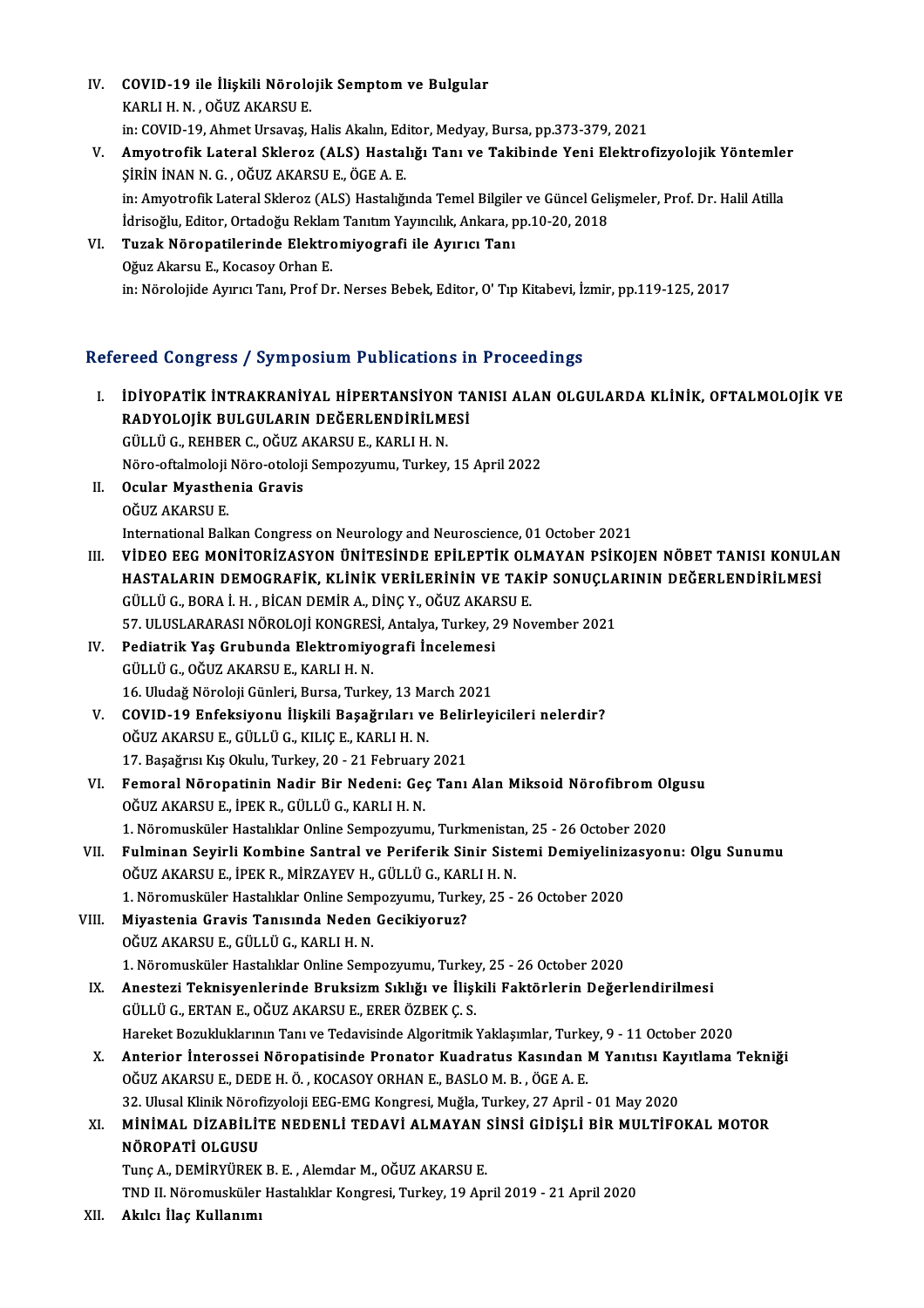OĞUZAKARSUE.

15.UludağNörolojiGünleri,Bursa,Turkey,12 -15March 2020

OĞUZ AKARSU E.<br>15. Uludağ Nöroloji Günleri, Bursa, Turkey, 12 - 15 March 2020<br>XIII. Serebellar Ataksi, Nöropati ve Vestibüler Arefleksi Sendromu (CANVAS): 2 Olgu Sunumu<br>XII I.C.E. ERER ÖZREK C.S. QĞUZ AKARSU E. KARLLH N. Z 15. Uludağ Nöroloji Günleri, Bursa, Turkey, 12 - 15 March 2020<br>Serebellar Ataksi, Nöropati ve Vestibüler Arefleksi Sendromu (CANVAS): 2 Olgu Sunumu<br>KILIÇ E., ERER ÖZBEK Ç. S. , OĞUZ AKARSU E., KARLI H. N. , ZARİFOĞLU M., D Serebellar<br>KILIÇ E., ERI<br>BAŞAK A. N.<br>55. Ulucal N KILIÇ E., ERER ÖZBEK Ç. S. , OĞUZ AKARSU E., KARLI H. N. , ZARİFOĞLU<br>BAŞAK A. N.<br>55. Ulusal Nöroloji Kongresi, Antalya, Turkey, 15 - 21 November 2019<br>Divabates Mellitus Tapılı Cesuk Olsuda Stiff, Man Sandromu BAŞAK A. N.<br>55. Ulusal Nöroloji Kongresi, Antalya, Turkey, 15 - 21 November 2019<br>XIV. Diyabetes Mellitus Tanılı Çocuk Olguda Stiff- Man Sendromu

- 55. Ulusal Nöroloji Kongresi, Antalya, Turkey, 15 21 November 2019<br>Diyabetes Mellitus Tanılı Çocuk Olguda Stiff- Man Sendromu<br>GÜLLÜ G., ERER ÖZBEK Ç. S. , TÜTÜNCÜ TOKER R., OĞUZ AKARSU E., OKAN M. S. , ZARİFOĞLU M.<br>55. U Diyabetes Mellitus Tanılı Çocuk Olguda Stiff- Man Sendromu<br>GÜLLÜ G., ERER ÖZBEK Ç. S. , TÜTÜNCÜ TOKER R., OĞUZ AKARSU E., OF<br>55. Ulusal Nöroloji Kongresi, Antalya, Turkey, 15 - 21 November 2019<br>Sex differences of misraine: GÜLLÜ G., ERER ÖZBEK Ç. S. , TÜTÜNCÜ TOKER R., OĞUZ AKARSU E., OKAN M. S. , ZARİFOĞLU<br>55. Ulusal Nöroloji Kongresi, Antalya, Turkey, 15 - 21 November 2019<br>XV. Sex differences of migraine: Results of a nationwide home-based
- 55. Ulusal Nöroloji Kongresi, Antalya, Turkey, 15 21 November 2019<br>Sex differences of migraine: Results of a nationwide home-based stud<br>Karli N., Akarsu E., Ertas M., Zarifoglu M., Orhan E. K. , Saip S., Siva A., Baykan Karli N., Akarsu E., Ertas M., Zarifoglu M., Orhan E. K. , Saip S., Siva A., Baykan B.<br>World Congress of Neurology (WCN), Dubai, United Arab Emirates, 27 - 31 October 2019, vol.405 Karli N., Akarsu E., Ertas M., Zarifoglu M., Orhan E. K. , Saip S., Siva A., Baykan B.<br>World Congress of Neurology (WCN), Dubai, United Arab Emirates, 27 - 31 October 2019, vol.405<br>XVI. The persistence versus interchan
- World Congress of Neurology (WCN), D<br>The persistence versus interchange<br>population-based validated survey<br>Karli N. Almreu E. Ertes M. Zarifoglu M. population-based validated survey<br>Karli N., Akarsu E., Ertas M., Zarifoglu M., Orhan E. K. , Saip S., Siva A., BAYKAL B. 5th Congress of the European-Academy-of-Neurology (EAN), Oslo, Norway, 29 June - 02 July 2019, vol.26, pp.797
- Karli N., Akarsu E., Ertas M., Zarifoglu M., Orhan E. K. , Saip S., Siva A., BAYKAL B.<br>5th Congress of the European-Academy-of-Neurology (EAN), Oslo, Norway, 29 June 02 July 2019, vol.26, pp.797<br>2011. An Extraordinary EE 5th Congress of the European-Academy-of-Neurolog<br>An Extraordinary EEG Phenomenon Misdiagno<br>Ictal Discharges Interrupted by Verbal Stimuli<br>OČUZ AKARSUE PAYKAL P An Extraordinary EEG Phe<br>Ictal Discharges Interrupt<br>OĞUZ AKARSU E., BAYKAL B.<br>17 Euronean Congress of Cli Ictal Discharges Interrupted by Verbal Stimuli<br>OĞUZ AKARSU E., BAYKAL B.<br>17. European Congress of Clinical Neurophysiology- ECCN 2019, Varşova, Poland, 5 - 09 June 2019<br>Minimal Dirabilite Nedenli Tedevi Almayan Sinsi Cidia OĞUZ AKARSU E., BAYKAL B.<br>17. European Congress of Clinical Neurophysiology- ECCN 2019, Varşova, Poland, 5 - 09 June 2019<br>XVIII. Minimal Dizabilite Nedenli Tedavi Almayan Sinsi Gidişli Bir Multifokal Motor Nöropati Olg

- 17. European Congress of Clinical Neurophysiology- ECCN 20<br>Minimal Dizabilite Nedenli Tedavi Almayan Sinsi Gidiş<br>TUNÇ A., DEMİRYÜREK B. E. , ALEMDAR M., OĞUZ AKARSU E. Minimal Dizabilite Nedenli Tedavi Almayan Sinsi Gidişli Bir Multifokal Motor Nöropati Olgusu<br>TUNÇ A., DEMİRYÜREK B. E. , ALEMDAR M., OĞUZ AKARSU E.<br>2. Nöromusküler Hastalıklar Kongresi, İzmir, Turkey, 19 - 21 April 2019 TUNÇ A., DEMİRYÜREK B. E. , ALEMDAR M., OĞUZ AKARSU E.<br>2. Nöromusküler Hastalıklar Kongresi, İzmir, Turkey, 19 - 21 April 2019<br>XIX. Poliomiyelit Sekelli Hastalarda Suprasegmental Elektrofizyolojik Anormallikler<br>ERRAS R. Sİ
- 2. Nöromusküler Hastalıklar Kongresi, İzmir, Turkey, 19 21 April 2019<br>Poliomiyelit Sekelli Hastalarda Suprasegmental Elektrofizyolojik Anormall<br>ERBAŞ B., ŞİRİN N. G. , OĞUZ AKARSU E., DEDE H. Ö. , GÜLA G., KETENCİ A., ÖG Poliomiyelit Sekelli Hastalarda Suprasegmental Elektrofizyolojik Anormal<br>ERBAŞ B., ŞİRİN N. G. , OĞUZ AKARSU E., DEDE H. Ö. , GÜLA G., KETENCİ A., ÖGE A. E<br>35. Ulusal Klinik Nörofizyoloji EEG-EMG Kongresi, Muğla, Turkey, 3 35. Ulusal Klinik Nörofizyoloji EEG-EMG Kongresi, Muğla, Turkey, 3 - 07 April 2019
- ERBAŞ B., ŞİRİN N. G. , OĞUZ AKARSU E., DEDE H. Ö. , GÜLA G., KETENCİ A., ÖGE A. E.<br>35. Ulusal Klinik Nörofizyoloji EEG-EMG Kongresi, Muğla, Turkey, 3 07 April 2019<br>XX. Karbon Monoksit Zehirlenmesi İle Prezente Olan Unil Karbon Monoksit Zehirlenmesi İle Prezente Olan Unilateral Talamik Enfa<br>OĞUZ AKARSU E., BONCUK S., ACAR T., KARABACAK M., ACAR B. A.<br>54. Ulusal Nöroloji Kongresi, Antalya, Turkey, 30 November - 06 December 2018<br>Delihal Alım OĞUZ AKARSU E., BONCUK S., ACAR T., KARABACAK M., ACAR B. A.<br>54. Ulusal Nöroloji Kongresi, Antalya, Turkey, 30 November - 06 December 2018<br>XXI. Delibal Alımı Sonrası Gelişen Serebellar Enfarkt: Bir Olgu Sunumu (EP-34)<br>OĞUZ
- 54. Ulusal Nöroloji Kongresi, Antalya, Turkey, 30 M<br>Delibal Alımı Sonrası Gelişen Serebellar Enf<br>OĞUZ AKARSU E., BONCUK S., ACAR T., ACAR B. A.<br>54. Ulusal Nöroloji Kongresi, Antalya Turkey, 30 M Delibal Alımı Sonrası Gelişen Serebellar Enfarkt: Bir Olgu Sunumu (EP-3<br>OĞUZ AKARSU E., BONCUK S., ACAR T., ACAR B. A.<br>54. Ulusal Nöroloji Kongresi, Antalya, Turkey, 30 November - 06 December 2018<br>Peğrioriali Bir Olaude Ce OĞUZ AKARSU E., BONCUK S., ACAR T., ACAR B. A.<br>54. Ulusal Nöroloji Kongresi, Antalya, Turkey, 30 Novem<br>XXII. Psöriazisli Bir Olguda Gelişen Otoimmun Nöropati<br>KOZ G. KOTAN DÜNDAR D. OĞUZ AKARSU E. SAĞ M. S
- 54. Ulusal Nöroloji Kongresi, Antalya, Turkey, 30 November 06 Decembe<br>Psöriazisli Bir Olguda Gelişen Otoimmun Nöropati<br>KOZ G., KOTAN DÜNDAR D., OĞUZ AKARSU E., SAĞ M. S. , ÖZÖZEN AYAS Z.<br>54. Ulusal Nöroloji Kongresi, Ant Psöriazisli Bir Olguda Gelişen Otoimmun Nöropati<br>KOZ G., KOTAN DÜNDAR D., OĞUZ AKARSU E., SAĞ M. S. , ÖZÖZEN AYAS Z.<br>54. Ulusal Nöroloji Kongresi, Antalya, Turkey, 30 November - 06 December 2018
- XXIII. Persiste Eden Migrenin Belirleyicileri: Beş Yıllık Toplum Temelli Çalışmanın Sonuçları OĞUZAKARSUE.,KARLIH.N. ,ZARİFOĞLUM.,KOCASOYORHANE.,ERTAŞM.,SAİPS.,SİVAA.,BAYKALB. Persiste Eden Migrenin Belirleyicileri: Beş Yıllık Toplum Temelli Çalışma<br>OĞUZ AKARSU E., KARLI H. N. , ZARİFOĞLU M., KOCASOY ORHAN E., ERTAŞ M., SAİ<br>54. Ulusal Nöroloji Kongresi, Antalya, Turkey, 30 November - 06 December
- XXIV. Psychiatric Comorbidities in Multipl Sclerosis: Experiences From a Tertiary Referral Center in<br>Turkey 54. Ulusa<br><mark>Psychia</mark><br>Turkey<br><sup>TUNC A</sup> Psychiatric Comorbidities in Multipl Sclerosis: Expe<br>Turkey<br>TUNÇ A., ÖZTEN M., OĞUZ AKARSU E., KOTAN DÜNDAR D.<br>MS DAVS V. Girne Cunrus (Klte) ? - 04 November 2019 Turkey<br>TUNÇ A., ÖZTEN M., OĞUZ AKARSU E., KOTAN DÜNDAR D.<br>MS DAYS V, Girne, Cyprus (Kktc), 2 - 04 November 2018<br>Enieksiven Sanrası Celisen Nörenatilerde Bisk Fel

TUNÇ A., ÖZTEN M., OĞUZ AKARSU E., KOTAN DÜNDAR D.<br>MS DAYS V, Girne, Cyprus (Kktc), 2 - 04 November 2018<br>XXV. Enjeksiyon Sonrası Gelişen Nöropatilerde Risk Faktörleri, Klinik ve Elektromiyografi bulguları:<br>Laberatuyarı MS DAYS V, Girne, Cyprus (Kktc), 2 - 04 November 2018<br>Enjeksiyon Sonrası Gelişen Nöropatilerde Risk Fal<br>Laboratuvarımızın Son Bir Yıllık Deneyimi<br>OĞUZ AKARSU E. Enjeksiyon Son<br>Laboratuvarımı<br>OĞUZ AKARSU E.<br>17 Ulycal Aila Ho

17. Ulusal Aile Hekimliği Kongresi, Ankara, Turkey, 25 - 27 October 2018

- OĞUZ AKARSU E.<br>17. Ulusal Aile Hekimliği Kongresi, Ankara, Turkey, 25 2<br>XXVI. Disferlinopati Olgusunda Çarpık Ayak Deformitesi 17. Ulusal Aile Hekimliği Kongresi, Ankara, Turkey, 2<br>Disferlinopati Olgusunda Çarpık Ayak Deformi<br>KOTAN DÜNDAR D., OĞUZ AKARSU E., ALEMDAR M.<br>24. Ulusal Klinik Nörofizyolaji Kongresi, Girne, Gymru Disferlinopati Olgusunda Çarpık Ayak Deformitesi<br>KOTAN DÜNDAR D., OĞUZ AKARSU E., ALEMDAR M.<br>34. Ulusal Klinik Nörofizyoloji Kongresi, Girne, Cyprus (Kktc), 04 April 2018 - 08 April 2020<br>A Gase of Small Eiber Nouranathu: E KOTAN DÜNDAR D., OĞUZ AKARSU E., ALEMDAR M.<br>34. Ulusal Klinik Nörofizyoloji Kongresi, Girne, Cyprus (Kktc),<br>XXVII. A Case of Small Fiber Neuropathy: Fabry Disease<br>OĞUZ AKARSU E., ALEMDAR M., KOTAN DÜNDAR D., TUNÇ A.
- 34. Ulusal Klinik Nörofizyoloji Kongresi, Girne, Cyprus (Kktc),<br><mark>A Case of Small Fiber Neuropathy: Fabry Disease</mark><br>OĞUZ AKARSU E., ALEMDAR M., KOTAN DÜNDAR D., TUNÇ A.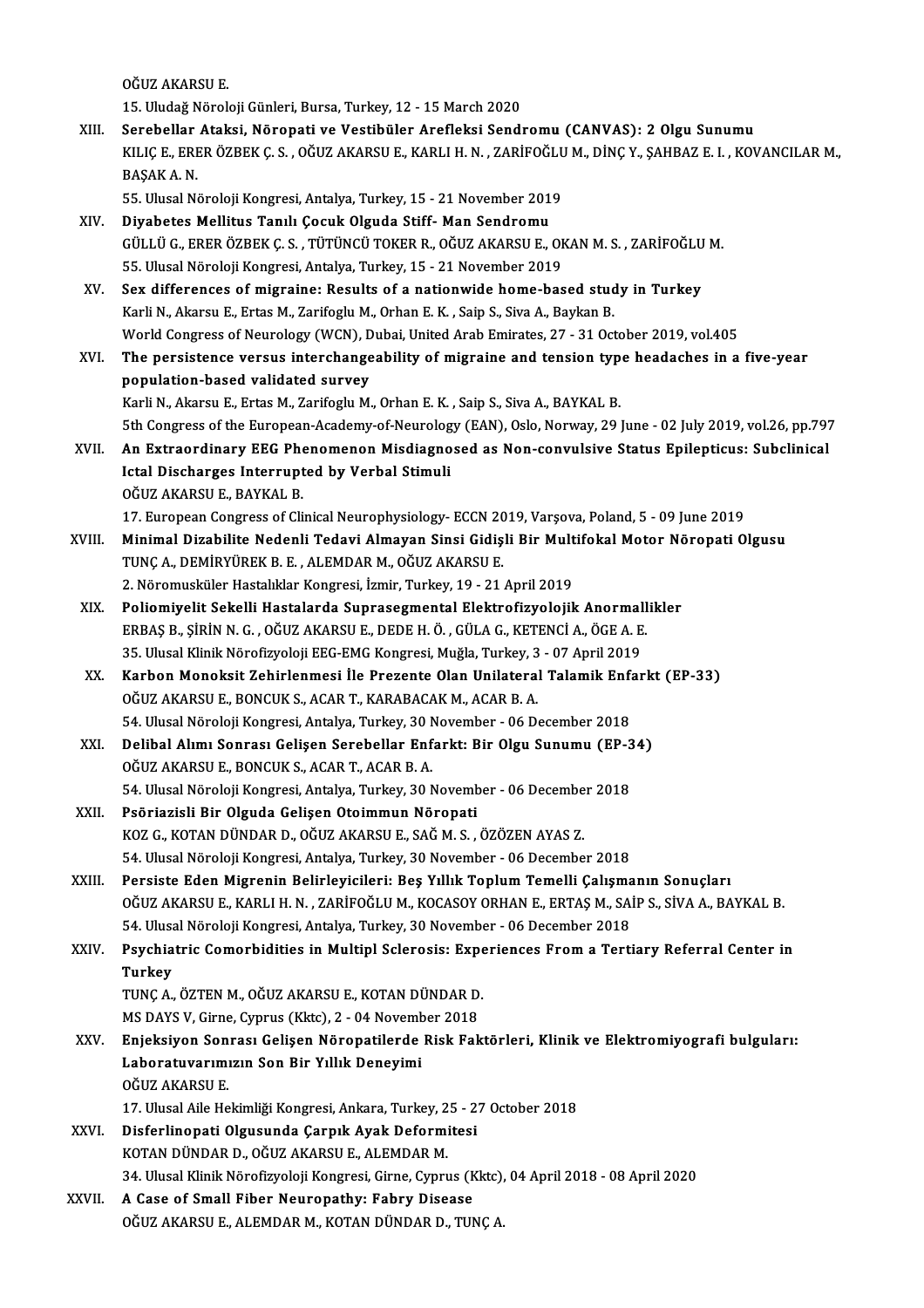|               | 13th Meeting of the Mediterranean Society of Myology, Avanos, Turkey, 27 - 29 June 2018                                                                                                  |
|---------------|------------------------------------------------------------------------------------------------------------------------------------------------------------------------------------------|
| <b>XXVIII</b> | Distal Myopathies: Genotype-Phenotype Relationships of Six Patients                                                                                                                      |
|               | OĞUZ AKARSU E., KOTAN DÜNDAR D., TUNÇ A., ALEMDAR M.                                                                                                                                     |
|               | 13th Meeting of the Mediterranean Society of Myology, Avanos, Turkey, 27 - 29 June 2018                                                                                                  |
| XXIX.         | Frequency of Fabry Disease in Patients with Cryptogenic Painful Small-Fiber Neuropathy                                                                                                   |
|               | TUNÇ A., OĞUZ AKARSU E.                                                                                                                                                                  |
|               | 13th Meeting of the Mediterranean Society of Myology, Avanos, Turkey, 27 - 29 June 2018                                                                                                  |
| XXX.          | Myopathy and Epilepsy: A Rare Phenotype in Limb-girdle Muscular Dystrophy 2L Associated with                                                                                             |
|               | ano5 Mutation                                                                                                                                                                            |
|               | OĞUZ AKARSU E., KOTAN DÜNDAR D., ALEMDAR M., TUNÇ A.                                                                                                                                     |
|               | 13th Meeting of the Mediterranean Society of Myology, Avanos, Turkey, 27 - 29 June 2018                                                                                                  |
| <b>XXXI</b>   | CMAP scan and scanning EMG in the same muscle: Two cases with post-polio muscular atrophy                                                                                                |
|               | BASLO M. B., ŞİRİN N. G., OĞUZ AKARSU E., KOCASOY ORHAN E., ERBAŞ B., GÖKER İ., ARTUĞ N. T., ÖGE A. E.                                                                                   |
|               | 31th International Congress of Clinical Neurophysiology, Washington, Kiribati, 1 - 06 May 2018, vol.129, pp.32                                                                           |
| <b>XXXII</b>  | Poliomyelit sekelli hastaların asemptomatik ekstremitelerinde CMAP Scan analizi ve MScanFit MUNE                                                                                         |
|               | ERBAŞ B., ŞİRİN N. G., KESİM ŞAHİN Ö., OĞUZ AKARSU E., ARTUĞ N. T., KOCASOY ORHAN E., BASLO M. B., ÖGE A. E.                                                                             |
|               | 34. Ulusal Klinik Nörofizyoloji EEG-EMG Kongresi, Girne, Cyprus (Kktc), 4 - 08 April 2018                                                                                                |
| XXXIII.       | Automatic Analysis of CMAP Scan Data on Healthy Controls and Motor Neuron Patients                                                                                                       |
|               | Artug T., Akarsu E., Sirin N. G., Erbas B., BASLO M. B., ÖGE A. E.                                                                                                                       |
|               | Medical Technologies National Congress (TIPTEKNO), Magusa, CYPRUS, 8 - 10 November 2018                                                                                                  |
| XXXIV.        | ALS ve MG İçin Ortak Klinik Bulgu: Boyun Zaafı<br>KOTAN DÜNDAR D., ÖZÖZEN AYAS Z., OĞUZ AKARSU E.                                                                                        |
|               | Nöromusküler Hastalıklar Kongresi, Çeşme, Turkey, 15 - 17 December 2017                                                                                                                  |
| <b>XXXV</b>   | Tedaviye Dirençli Epilepsi Olgularında İktal-İnteriktal SPECT ve F-18 PET Görüntüleme ile                                                                                                |
|               | Değerlendirme                                                                                                                                                                            |
|               | YILMAZ E., KARABACAK M. N., OĞUZ AKARSU E., BEBEK N., GÜRSES R. C., MUDUN A.                                                                                                             |
|               |                                                                                                                                                                                          |
|               |                                                                                                                                                                                          |
|               | 29. Ulusal Nükleer Tıp Kongresi, Antalya, Turkey, 10 - 14 May 2017                                                                                                                       |
| <b>XXXVI</b>  | Üçlü Uyarım Tekniğinin Als Hastalarındaki Üst Motor Nöron Tutulumunun Varlığını Ve Seyrini<br>Göstermedeki Yeri                                                                          |
|               |                                                                                                                                                                                          |
|               | OĞUZ AKARSU E., ŞİRİN N. G., DEDE H. Ö., MEHDİKHANOVA L., KOCASOY ORHAN E., BASLO M. B., İDRİSOĞLU H. A.<br>, ÖGE A E                                                                    |
|               | 33. Ulusal Klinik Nörofizyoloji EEG-EMG Kongresi, Antalya, Turkey, 12 - 16 April 2017                                                                                                    |
| XXXVII.       | Amyotrofik Lateral Skleroz hastalarında transkranyal manyetik stimulasyon ile kortikal eksitabilite                                                                                      |
|               | değişiklerinin değerlendirilmesi                                                                                                                                                         |
|               | OĞUZ AKARSU E., ŞİRİN N. G. , DEDE H. Ö. , MEHDİKHANOVA L., KOCASOY ORHAN E., BASLO M. B. , İDRİSOĞLU H. A.                                                                              |
|               | , ÖGE A.E.                                                                                                                                                                               |
|               | 33. Ulusal Klinik Nörofizyoloji EEG-EMG Kongresi, Antalya, Turkey, 12 - 16 April 2017                                                                                                    |
| XXXVIII.      | Obstetrik brakial pleksus paralizilerine elektrofizyolojik bakış                                                                                                                         |
|               | MEHDİKHANOVA L., OĞUZ AKARSU E., ŞİRİN N. G., ÖGE A. E., BASLO M. B., KOCASOY ORHAN E.                                                                                                   |
|               | 33. Ulusal Klinik Nörofizyoloji EEG-EMG Kongresi, Antalya, Turkey, 12 - 16 April 2017                                                                                                    |
| <b>XXXIX</b>  | Lipoid Proteinoz Hastalarında Epilepsinin Karakteristik Özellikleri ve Uzun Dönem Prognoz ve ECM1                                                                                        |
|               | Geni Mutasyonu ile İlişkisinin Araştırılması                                                                                                                                             |
|               | OĞUZ AKARSU E., DİNÇSOY BİR F., BAYKAL C., TAŞDEMİR V., KARA B., BEBEK N., GÜRSES R. C. , UYGUNER Z. O. ,                                                                                |
|               | <b>BAYKAL B</b>                                                                                                                                                                          |
|               | 33. Ulusal Klinik Nörofizyoloji EEG-EMG Kongresi, Antalya, Turkey, 12 - 16 April 2017                                                                                                    |
| XL.           | Amiyotrofik Lateral Skleroz Hastalarında Transkranial Manyetik Stimulasyon ile Kortikal Eksitabilite                                                                                     |
|               | Değişikliklerinin Değerlendirilmesi                                                                                                                                                      |
|               | OĞUZ AKARSU E., ŞİRİN İNAN N. G., DEDE H. Ö., MEHDİKHANOVA L., KOCASOY ORHAN E., BASLO M. B.,                                                                                            |
|               | IDRISOĞLU H. A., ÖGE A. E.                                                                                                                                                               |
| XLI.          | 33. Ulusal Klinik Nörofizyoloji EEG-EMG Kongresi, Antalya, Turkey, 12 - 15 April 2017<br>Okülomotor Yakınmaları Olan Hastaların Perioküler Kaslarının Tek-lif EMG ve Videookülografi ile |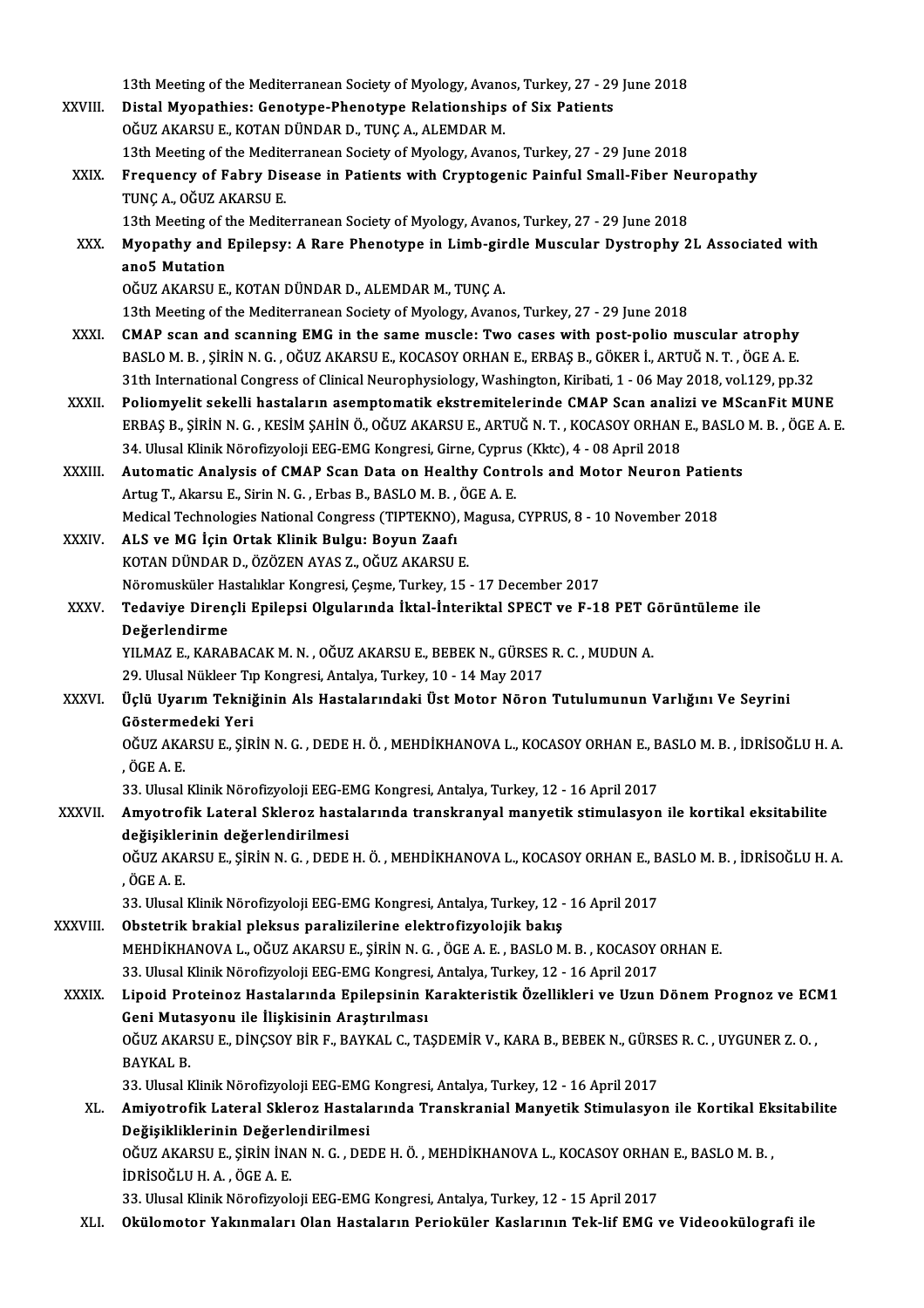|         | Değerlendirilmesi                                                                                                            |
|---------|------------------------------------------------------------------------------------------------------------------------------|
|         | CERRAHOĞLU ŞİRİN T., KARAASLAN Z., ARKALI B., CANDAN F., PEKDİK ŞİRİNOCAK P., AKINCI T., OĞUZ AKARSU E.,                     |
|         | MEHDİKHANOVA L., BASLO M. B., ÖGE A. E., et al.                                                                              |
|         | 33. Ulusal Klinik Nörofizyoloji EEG-EMG Kongresi, Antalya, Turkey, 12 - 16 April 2017                                        |
| XLII.   | Antiepileptik Tedaviye Dirençli İki Yanlı Temporal Lob Nöbetlerinin Nadir Bir Nedeni: Urbach-                                |
|         | Wiethe Hastalığı                                                                                                             |
|         | OĞUZ AKARSU E., TAŞDEMİR V., BAYKAL B.                                                                                       |
|         | 7. Bakırköy Nöropsikiyatri Günleri, İstanbul, Turkey, 7 - 08 January 2017                                                    |
| XLIII.  | Epilepsi Polikliniğinden Takipli Arteriovenöz Malformasyonlu Hastalarda Klinik Özellikler ve Prognoz                         |
|         | OĞUZ AKARSU E., BEBEK N., MEHDİKHANOVA L., DEDE H. Ö. , GÜRSES R. C. , BAYKAL B., GÖKYİĞİT A. Z.                             |
|         | 10. Ulusal Epilepsi Kongresi, İzmir, Turkey, 12 - 15 May 2016                                                                |
| XLIV.   | Epilepsi Hastalarında Prodrom Değerlendirmesi                                                                                |
|         | AKÇAY H. İ. , OĞUZ AKARSU E., DEDE H. Ö. , BEBEK N., GÜRSES R. C. , BAYKAL B., GÖKYİĞİT A. Z.                                |
|         | 10. Ulusal Epilepsi Kongresi, İzmir, Turkey, 12 May 2016 - 15 May 2020                                                       |
| XLV.    | Serebral Kavernomlu Hastalarda Epilepsi Nöbetleri ve Cerrahi Tedavinin Yeri                                                  |
|         | MEHDİKHANOVA L., BEBEK N., OĞUZ AKARSU E., GÜRSES R. C. , BAYKAL B., GÖKYİĞİT A. Z.                                          |
|         | 10. Ulusal Epilepsi Kongresi, İzmir, Turkey, 12 - 15 May 2016                                                                |
| XLVI.   | Palmar Proper Digital Sinir Incelenmesi                                                                                      |
|         | DEDE H. Ö., OĞUZ AKARSU E., KOCASOY ORHAN E., BASLO M. B., ÖGE A. E.                                                         |
|         | 32. Ulusal Klinik Nörofizyoloji EEG-EMG Kongresi, Muğla, Turkey, 27 April - 01 May 2016                                      |
| XLVII.  | Juvenil Miyoklonik Epilepside Status Epileptikus'un Sıklığı ve Belirleyicileri Nelerdir?                                     |
|         | OĞUZ AKARSU E., AYDIN ÖZEMİR Z., BEBEK N., GÜRSES R. C. , GÖKYİĞİT A. Z. , BAYKAL B.                                         |
|         | 32. Ulusal Klinik Nörofizyoloji EEG-EMG Kongresi, Muğla, Turkey, 27 April - 01 May 2016                                      |
| XLVIII. | İnflamatuar Barsak Hastalığında Polinöropatinin Saptanmasında Mediyal Plantar Sinir İleti                                    |
|         | Çalışmasının Önemi Nedir?                                                                                                    |
|         | SÜRMELİ R., OĞUZ AKARSU E., NİĞDELİOĞLU A., ÖZDİL K., YALÇIN A. D.                                                           |
|         | 32. Ulusal Klinik Nörofizyoloji EEG-EMG Kongresi, Muğla, Turkey, 27 April - 01 May 2016                                      |
| XLIX.   | Non-alkolik Karaciğer Siroz hastalığı ile Periferik Nöropati İlişkisi                                                        |
|         | SÜRMELİ R., OĞUZ AKARSU E., NİĞDELİOĞLU A., ÖZDİL K., YALÇIN A. D.                                                           |
|         | 32. Ulusal Klinik Nörofizyoloji EEG-EMG Kongresi, Muğla, Turkey, 27 April - 01 May 2016                                      |
| L.      | Çocukluk Çağında Periferik Fasiyal Felç: EMG laboratuvar Gözlemleri                                                          |
|         | MEHDİKHANOVA L., OĞUZ AKARSU E., ŞİRİN İNAN N. G., BAYSAL KIRAÇ L., DEDE H. Ö., KOCASOY ORHAN E.,                            |
|         | BASLOM B., ÖGE A.E.                                                                                                          |
|         | VII. Çocuk ve Ergen Nörolojisi Bahar Sempozyumu, İstanbul, Turkey, 2 - 03 October 2015                                       |
| LI.     | Çocukluk Çağı Akut İnflamatuar Polinöropati Sendromları: Elektrofizyolojik Bulgular                                          |
|         | OĞUZ AKARSU E., MEHDİKHANOVA L., ŞİRİN İNAN N. G. , BAYSAL KIRAÇ L., DEDE H. Ö. , KOCASOY ORHAN E.,                          |
|         | BASLOM B, ÖGEA E                                                                                                             |
|         | VII. Çocuk ve Ergen Nörolojisi Bahar Sempozyumu, İstanbul, Turkey, 2 - 03 October 2015                                       |
| LII.    | <b>JUVENILE MYOCLONIC EPILEPSY AND DEPRESSION</b>                                                                            |
|         | Yalcin D., Polisci D., Akarsu E., Surmeli R.                                                                                 |
|         | 31st International Epilepsy Congress, İstanbul, Turkey, 5 - 09 September 2015, vol.56, pp.159                                |
| LIII.   | İdiyopatik Fotosensitif Temporal Lob Epilepsisi<br>YALÇIN A.D., OĞUZ AKARSU E.                                               |
|         |                                                                                                                              |
|         | 9. Ulusal Epilepsi Kongresi, Fethiye, Turkey, 15 - 19 May 2014                                                               |
| LIV.    | Sexual dysfunction and psychiatric comorbidities in patients with Parkinson's disease                                        |
|         | Ozer F., Atmaca B., Aydemir T., Erol C., Benli E., Akarsu E., Ozben S., Atagun I.                                            |
|         | 18th International Congress of Parkinson's Disease and Movement Disorders, Stockholm, Sweden, 8 - 12 June                    |
|         | 2014, vol.29                                                                                                                 |
| LV.     | Distal Kas Tutulumu ile Seyreden Hoffmann Sendromu<br>SÜRMELİ R., DEMİR A., OĞUZ AKARSU E., MEN M., POLİSÇİ D., YALÇIN A. D. |
|         | 49. Ulusal Nöroloji Kongresi, Antalya, Turkey, 15 - 21 November 2013                                                         |
|         |                                                                                                                              |